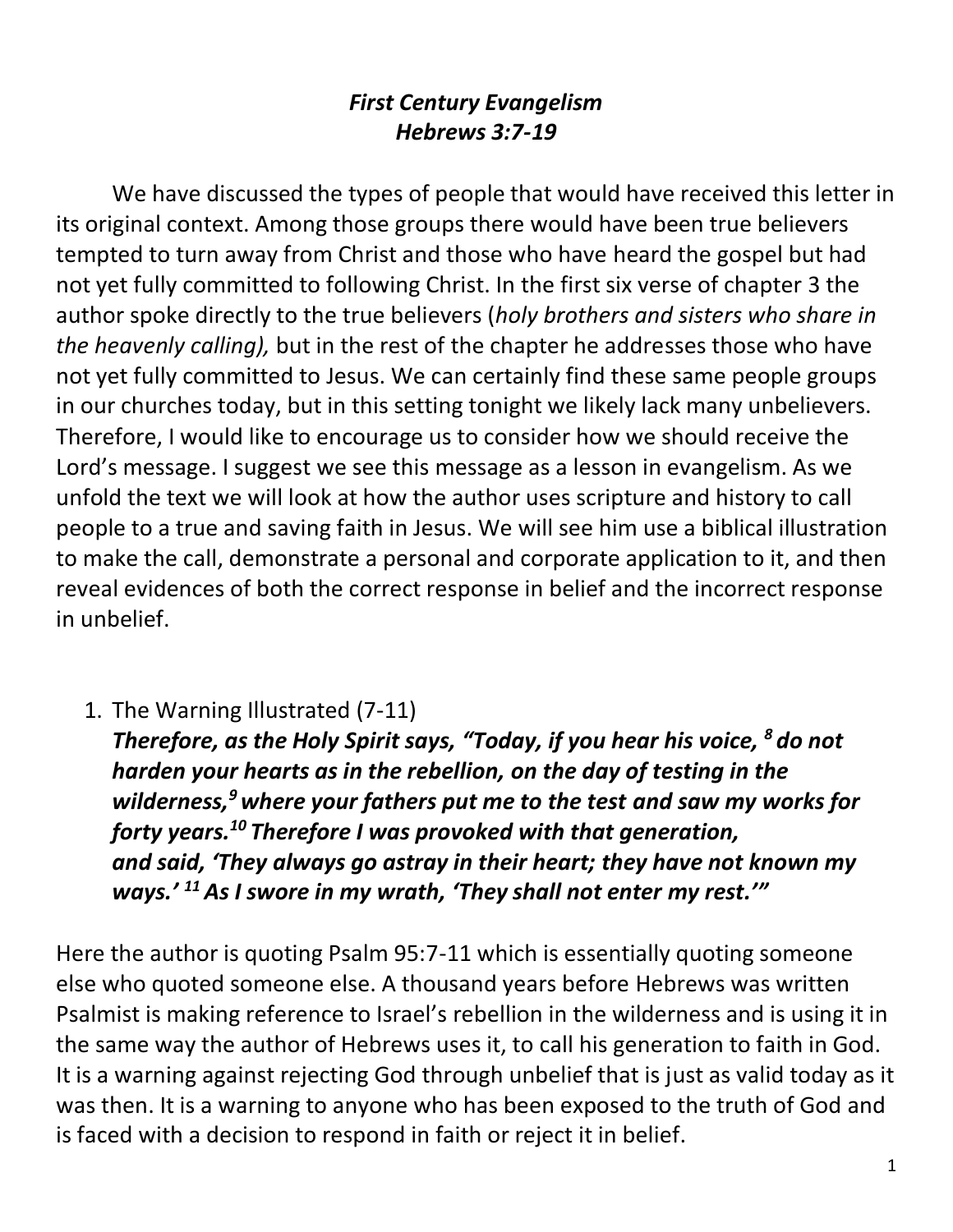The passage begins with the word *Therefore* to point us back to the previous argument for the supremacy of Jesus over Moses. The author is assuming he won the argument and is moving on to address those listening that are struggling to submit to Jesus' lordship in the way they submitted to Moses' legacy.

He does so on the authority of Scripture. *as the Holy Spirit says.* 

Evangelism Lesson #1: Let God do the talking

- Inspiration 2 Peter 1:21 *For no prophecy was ever produced by the will of man, but men spoke from God as they were carried along by the Holy Spirit*.
- Authority 2 Timothy 3:16a *All Scripture is breathed out by God*
- Infallibility It cannot fail
- Inerrant It does not contain error
- It contains the power *Hebrews 4:12 For the word of God is living and active, sharper than any two-edged sword, piercing to the division of soul and of spirit, of joints and of marrow, and discerning the thoughts and intentions of the heart.*

That leads us to the illustration:

*"Today, if you hear his voice, <sup>8</sup> do not harden your hearts as in the rebellion, on the day of testing in the wilderness,<sup>9</sup>where your fathers put me to the test and saw my works for forty years.<sup>10</sup> Therefore I was provoked with that generation,*

*and said, 'They always go astray in their heart; they have not known my ways.' <sup>11</sup> As I swore in my wrath, 'They shall not enter my rest.'"*

A first-century Jewish audience would have known the full story of the Israelite's wilderness wanderings. They would have understood well the testing and the rebellion. In Psalm 95 the wilderness is referred to as Meribah, which means *quarreling,* and Massah, which means *testing.* They would know all the stories about the bitter water, the bread from heaven, the water from the rock, the receiving of the Law, etc… There was a pattern established in that 40 year period of a Divine miracle and then complacency. God would move, they would get excited, make commitments, and then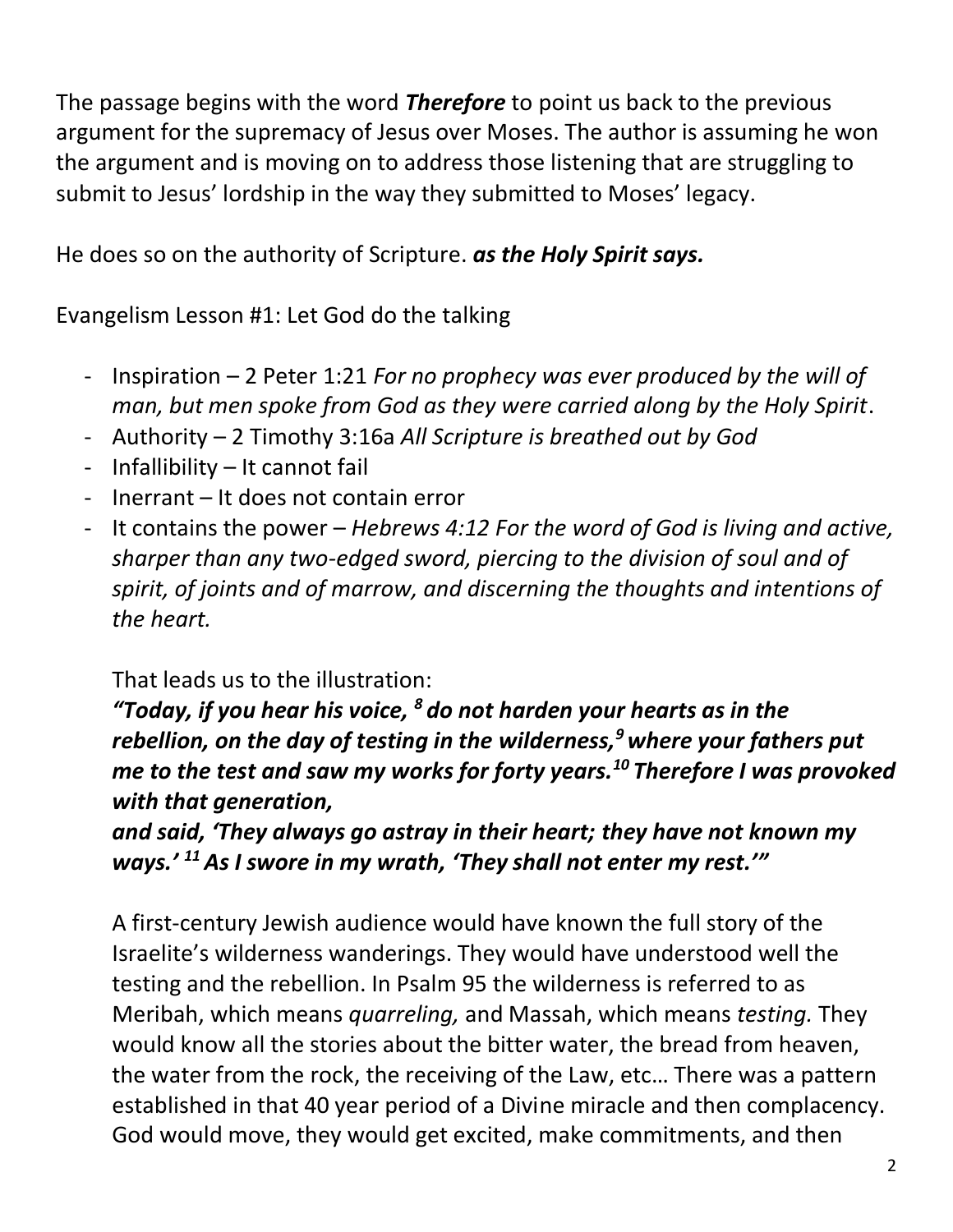soon get bored and grumble. They could never stay satisfied. Their dissatisfaction would always lead them to grumbling and sin. Because of that they were never permitted to enter into God's rest, which in this context was the promised land.

### 2. The Personal Application (12)

# *Take care, brothers, lest there be in any of you an evil, unbelieving heart, leading you to fall away from the living God.*

Here is where the author makes a personal application (or point of contact) to his current listeners. He makes a direct connection by calling them brothers. He is reminding them of just how closely they relate to this biblical and historical illustration. These were their forefathers. This is their history.

The warning to *Take care* indicates the idea that rebellion is not always on the surface and easy to detect. In fact, it is typically hidden within Satan's deception. The majority of lost people that congregate in churches believe they are saved. That is why we continue to preach the gospel to ourselves. Paul gives the same warning in Philippians 2:12 like this: *work out your own salvation with fear and trembling.* Paul also tells the Corinthians to *Examine yourselves, to see whether you are in the faith. Test yourselves. Or do you not realize this about yourselves, that Jesus Christ is in you?—unless indeed you fail to meet the test!* (2 Cor. 13:5).

That is exactly what the author of Hebrews is doing when he says, *Take care, brothers, lest there be in any of you an evil, unbelieving heart.* It is your heart *leading you to fall away from the living God* and return to the Old Covenant temple worship.

Evangelism Lesson #2: Challenge the Heart

So many people want to make the conversation about things we believe are right and wrong, but we need to focus on the heart just like Jesus did. Do not feel the need to defend Christian morality and ethics but challenge your listeners to answer the why questions. Look at the Sermon on the Mount as an example.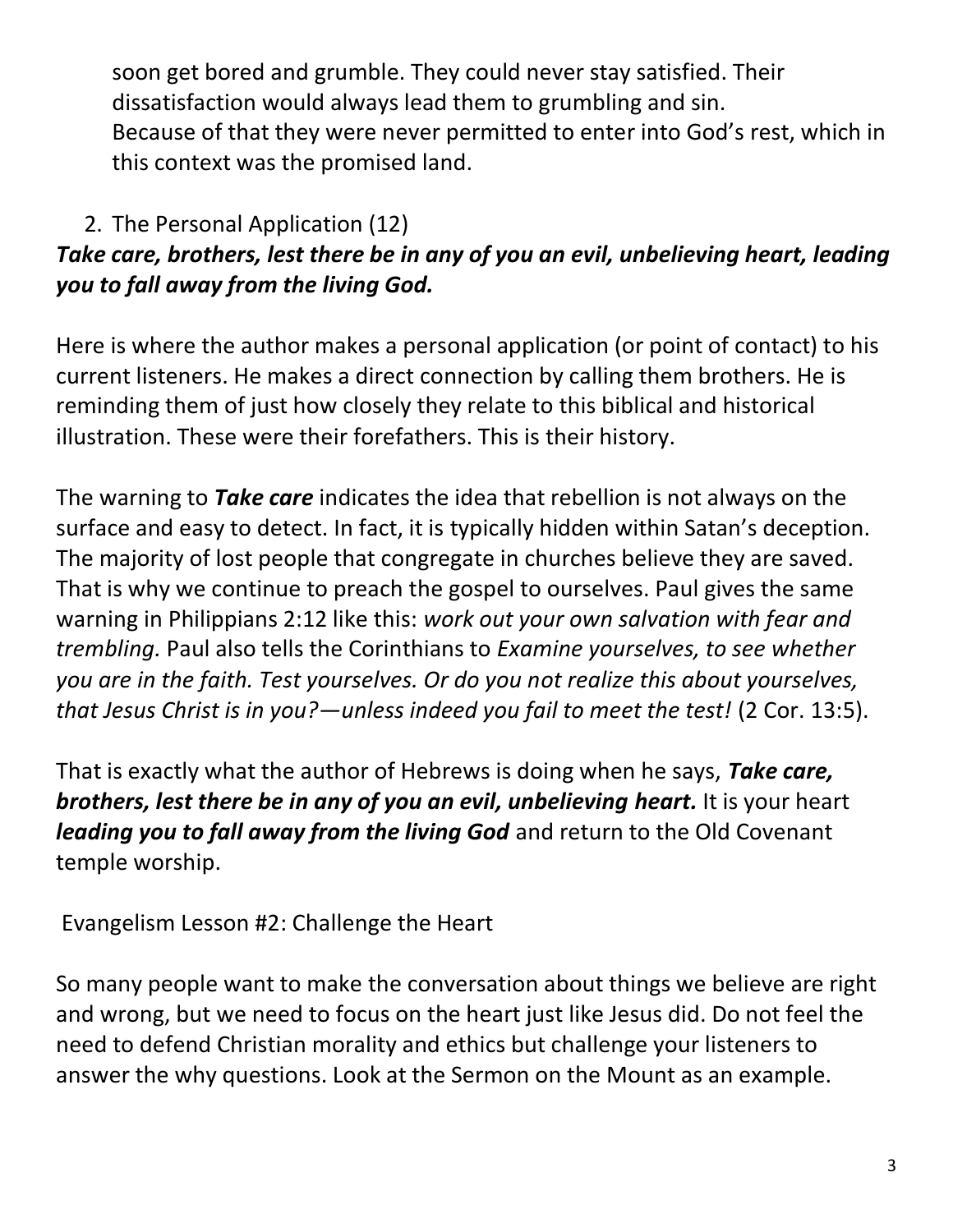While the gospel is personal it also has a corporate nature for particularly for those who gather in a kingdom community.

# 3. The Corporate Application (13)

# *But exhort one another every day, as long as it is called "today," that none of you may be hardened by the deceitfulness of sin.*

This is one statement in this section that is meant to address the audience as a whole. It applies to both sides of the group. If you happen to be a true believer in this group your responsible to encourage those who are wavering daily. You are to implore them to believe. If you are one of the wavering ones you are warned here that your heart may be hardened by your sin. Listen diligently to those who are exhorting you.

Evangelism Lesson #3: Use your Spiritual gifts to evangelize in the Church.

Lost people fill our pews every Sunday. The difficulty with reaching these people is that they do not always know they are lost. The believe they are fine because they go to church. If we sugar coat the gospel in our churches where are they going to learn they are lost? We can't assume that the professional ministers will do the work for us. That is not the way God designed it to work. We are the minsters. We are the evangelists. We must accept our responsibility.

# 4. The Evidence of Belief (14-15)

### *For we have come to share in Christ, if indeed we hold our original confidence firm to the end. <sup>15</sup> As it is said, "Today, if you hear his voice, do not harden your hearts as in the rebellion."*

I know how a message like this can create doubt and confusion in some people. All this talk about deception in salvation can be scary. The author of Hebrews knows this also. Therefore, he says *For we have come to share in Christ, if indeed we hold our original confidence firm to the end.* Essentially, he is answering the rhetorical question, How can we know we are saved? The answer is this: If you are holding fast to your faith you can have assurance that you are sharing in Christ. However, if you turn away from your faith in doubt, grumbling, and disobedience you cannot have any assurance that you belong to Jesus.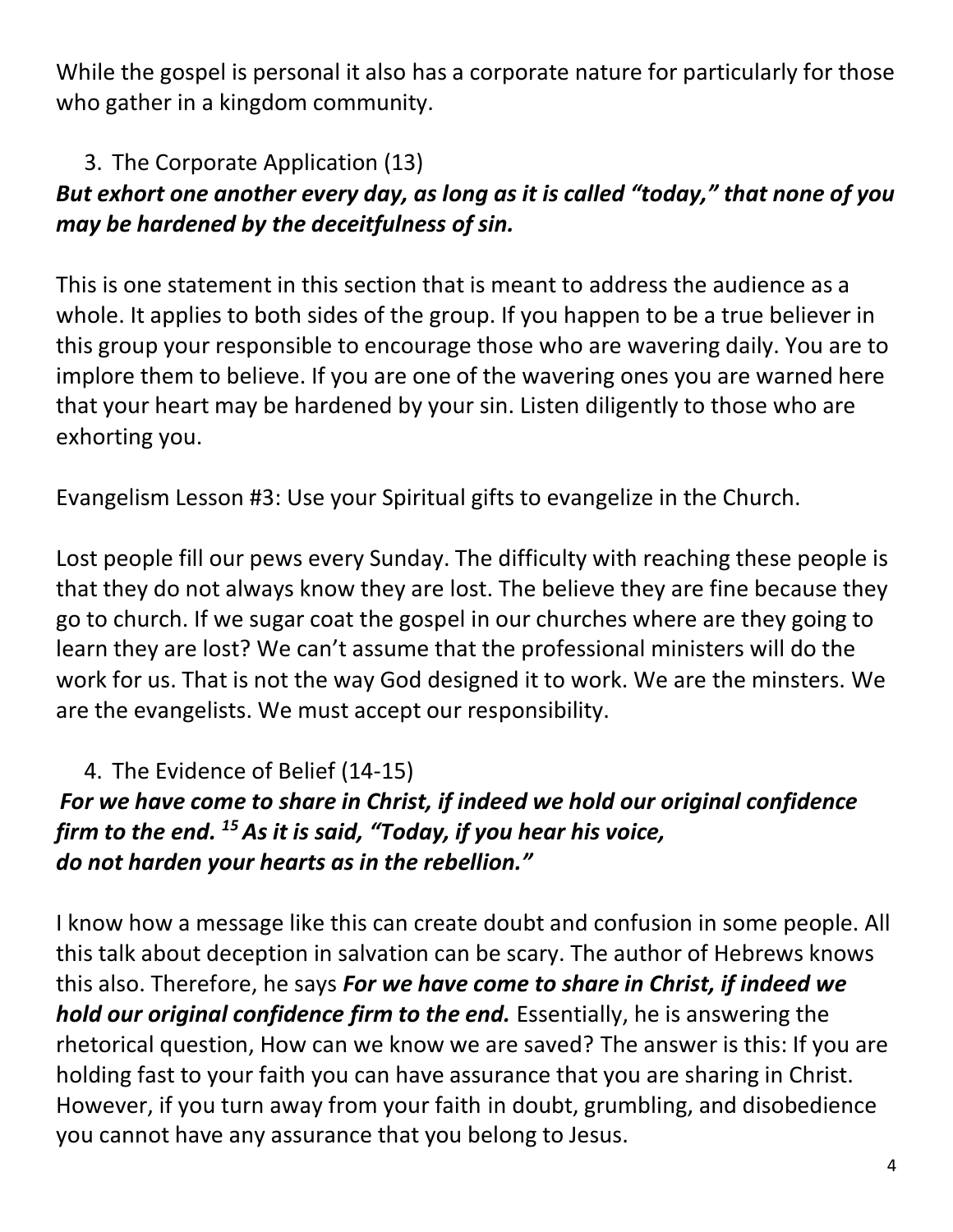It is not a matter of whether or not you can be saved and lose your salvation, it is a matter of if your saved you remain in that faith. Yes, a true believer can fall into sin, temptation, and sometimes doubt for a time, but they cannot fall away from true faith in any lasting sense. God will not allow one of his children to fall away completely.

John puts it like this in his first epistle. He says, *And by this we know that we have come to know him* (past)*, if we keep* (present) *his commandments* (1 Jn. 2:3).

Evangelism Lesson #4: True faith must be evidenced by present faithfulness.

#### Evangelism Lesson #5: The matter is urgent. *"Today, if you hear his voice, do not harden your hearts as in the rebellion."*

Evangelism Lesson #6: God's sovereignty and man's responsibility are both active in evangelism. *If you hear his voice* is clearly indicating that not all hear it. It takes new ears given by the Holy Spirit to hear the gospel in all its glory and receive it in faith. Yet, the command is to the people, *do not harden your hearts as in the rebellion.* When a person hears the call of God they are commanded not to reject it by hardening their hearts. On the day of judgment who will be responsible for not trusting in God's promises in the wilderness?

#### 5. The Evidence of Unbelief (16-19)

*<sup>16</sup> For who were those who heard and yet rebelled? Was it not all those who left Egypt led by Moses? <sup>17</sup> And with whom was he provoked for forty years? Was it not with those who sinned, whose bodies fell in the wilderness? <sup>18</sup> And to whom did he swear that they would not enter his rest, but to those who were disobedient? <sup>19</sup> So we see that they were unable to enter because of unbelief.*

Lastly, we see what John meant when he said, "*This is the message we have heard from him and proclaim to you, that God is light, and in him is no darkness at all. 6 If we say we have fellowship with him while we walk in darkness, we lie and do not practice the truth. 7 But if we walk in the light, as he is in the light, we have fellowship with one another, and the blood of Jesus his Son cleanses us from all sin.*